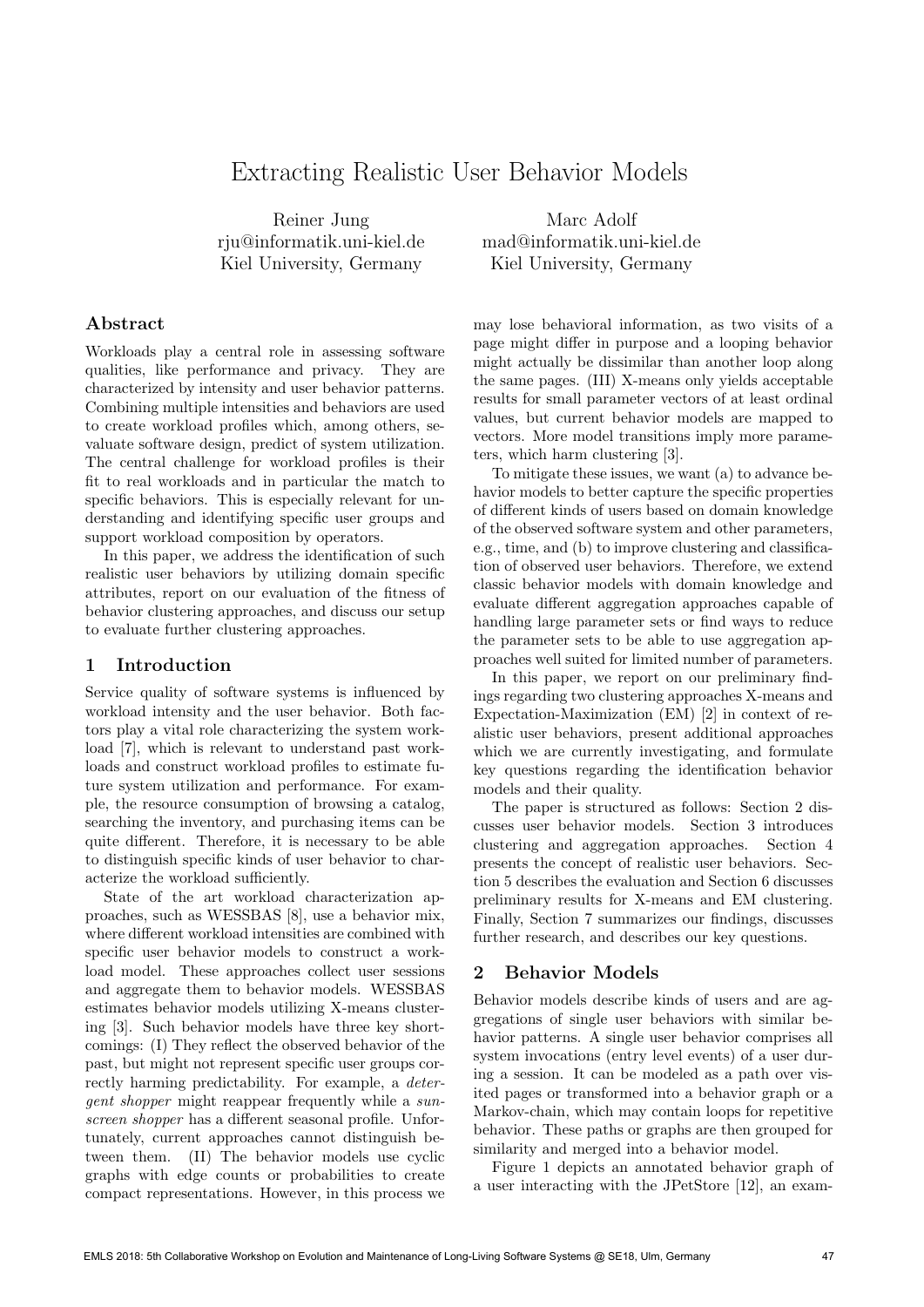<span id="page-1-2"></span>

Figure 1: Behavior graph representing a shopper from our JPetStore [\[12\]](#page-3-5) use case.

ple application resembling a shop system for pets. In this graph, nodes represent page visits and edges express the transitions between pages. The numbers at the edges indicate the amount of transitions between pages. In addition, we added domain specific information, like the viewed category and product, which can be used to support the behavior clustering.

## <span id="page-1-0"></span>3 Clustering Approaches

Clustering can be used to identify groups of data points which share similarities. In our context, we use clustering to identify user behavior models, like WESSBAS, which uses X-means. Clustering is affected by density, distances, and distribution of data points. Depending on the clustering approach, the dimension of the data points can have a significant impact on the quality of the clusters. We employ clustering methods provided by Weka [\[4\]](#page-3-6):

X-Means X-means builds on the K-means clustering algorithm  $[3]$ , which consists of three steps  $[1]$ :  $(1)$ For every expected cluster  $(K)$ , a center point, called centroid, is randomly chosen from the data points. (2) According to a chosen distance metric, each point  $x$ of the data set is assigned to the closest centroid. (3) The centroids are recomputed according to the center of mass of the points belonging to it. (2) and (3) are repeated until a convergence criterion is met.

In contrast to K-means, X-means searches over a range (e.g., 2 to 10) for a set of clusters, which provide the best fit. Therefore, X-means starts with computing K-means for the lower bound (e.g.,  $K=2$ ). Subsequently, each cluster is split into two using 2-means to try to improve the fit. Both steps are iterated while incrementing  $K$  until the upper bound is reached or an iteration is worse than the one before [\[3\]](#page-3-2).

Expectation-Maximization EM is an iterative method consisting of two phases (E- and M-step) that are repeated until the convergence criteria is met and a final set of clusters is identified. Initially, a random set of cluster identifying data points are defined which are the initial parameters for EM. The  $E\text{-}step$ uses these parameters to compute the expected values of each data point. The M-step uses the E-step results to compute a new maximum likelihood for the data points regarding the parameters. This way, the new parameters for the next iteration are computed. These two steps are repeated until the convergence criterion is reached [\[2\]](#page-3-3).

Hierarchical Clustering Hierarchical clustering is a approach which builds a hierarchy of clusters. Where the root cluster contains all individuals which are then further divided into smaller clusters. The hierarchy can either be build up from the root cluster to the leaves (divisive) or vise versa (agglomerative). With the agglomerate approach, we start with clusters containing each only one individual. Then we determine the distance between all pairs of clusters. The pair which has the shortest distance is then merged into one cluster. This process is repeated until all individuals are merged into one single cluster [\[4,](#page-3-6) p. 95]. The shortest distance between two elements is determined by a distance function, like Euclidian distance or Manhattan distance.

Similarity Matching In contrast to the other approaches, similarity matching uses two metrics to compare graphs based on structural similarity and on the distance of parameter values based on their semantic similarity. The algorithm computes initially the distance between each graph of a set of behavior graphs, creating a vector for each graph containing the distances to all others graphs. The distance between two vectors is the sum of differences  $\sum_{i=1}^{n} |d_{a,i} - d_{b,i}|$ where *n* is the number of graphs, and  $d_{i,i}$  refers to the values in a vector  $j$ . Graphs where the distance is lower than a defined threshold, are then considered similar and grouped together.

These groups are further divided based on their semantic difference. For example, in JPetStore categories, products, and items form a tree. The distance between two values in the tree determines their semantic difference, e.g., two cats Fritz and Felix belong both to the product male cartoon cat, having a distance of one, while the cat Amber belong to the product female cat, and therefore the distance is two.

## <span id="page-1-1"></span>4 Realistic User Behaviors

We define realistic user behavior models as behavior models which reflect real groups of users in contrast to approximated groups, i.e., groups solely defined by their transitions, neglecting domain-specific data. For example, our detergent shoppers should form a separate group from those buying sunscreen. This is helpful to better understand seasonal behavioral changes and allow to create and modify workloads more realistically. This is relevant in scenarios, where workload characterizations can be modified to provide the system with knowledge of upcoming events, like a sunscreen shopper just before the holiday season.

A key ingredient for realistic user behaviors is domain-specific data, like the products or categories. With this additional data, user behavior can be classified in different groups. To be able to use such values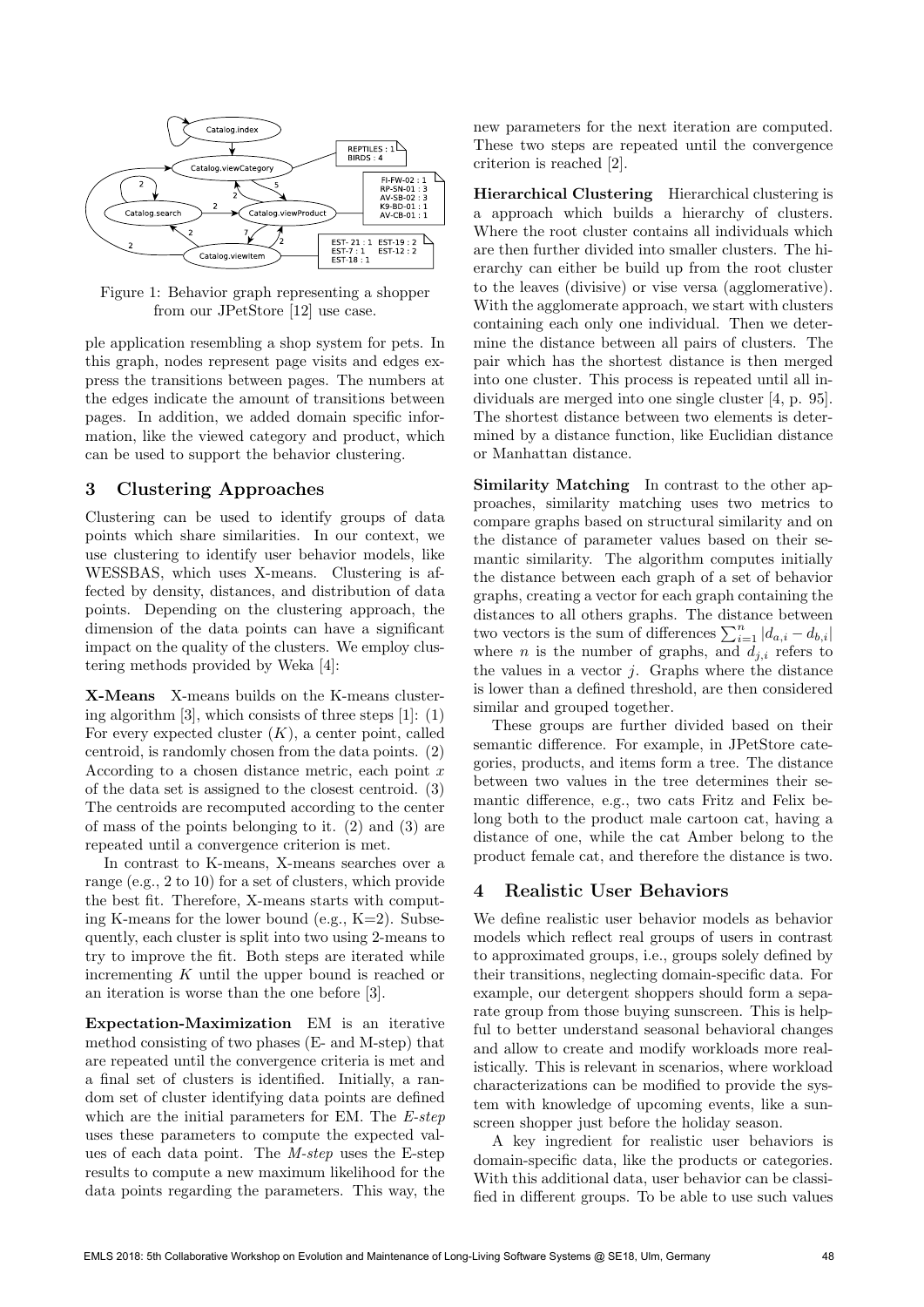in a clustering approach, a suitable metric must be defined, e.g., products of similar type should be closer together than products which are in another category.

## <span id="page-2-0"></span>5 Evaluation

Our evaluation uses the iObserve analysis service with different aggregation filters to examine clustering and aggregation approaches. [Figure 2](#page-2-2) depicts an excerpt of the pipe and filter setup for our analysis. The Session Collector collects EntryEvents caused by a users and creates sessions (collection of EntryEvents). The filter sends out a session event either when it receives a SessionEndEvent or a timeout is reached and the filter is triggered by the time trigger filter. The AnnotatedGraphBuilder creates from the SessionEvent an annotated graph and sends it to an Aggregation-Filter. Depending on the aggregation and clustering approach, a specific filter is inserted there. Finally, the aggregated graphs are serialized with the  $GraphOut$ putFilter or alternatively transformed into a behavior model suitable for the Palladio Component Model.

<span id="page-2-2"></span>

Figure 2: Analysis Pipe-and-Filter setup for user behavior aggregation

The input for this analysis is provided by two software systems. The first observed systems is an JPet-Store [\[12\]](#page-3-5) instance instrumented with Kieker [\[5\]](#page-3-8). The second one is an instrumented instance of our research group's JIRA [\[11\]](#page-3-9) which is used by students during a four week practical course. We use the JPetStore to evaluate whether a specific previously defined setup of realistic behaviors can be detected. While the JIRA experiment is used to apply the approaches to another domain where we want to explore whether they can produce reasonable results in a realistic scenario.

## 5.1 JPetStore Experiment

For the JPetStore experiments, we modeled seven realistic (ideal) user behaviors [\[9\]](#page-3-10), which utilize all functions of the JPetStore. We created workloads with Selenium [\[13\]](#page-3-11) that represent these behavior models. We execute JPetStore together with our workload and collected monitoring data. This data is then processed by the iObserve analysis [\[6\]](#page-3-12) using different clustering algorithms provided by their respective filters. Then, we compare the detected behaviors with the mentioned set of seven ideal behavior models (IBM).

Workload The behaviors are tailored to share common behavior, but also include significant differences regarding pages, transitions, and request parameters, e.g., whether the person shops cats or fishes:

Account manager (AM) Changes contact information after login. Inspects one of the prior orders.

Browsing user (BU) Searches products and only browses categories, products, and items.

Product lover (\*L) Visits the CATS (CL) or FISH (FL) category and selects one product. Repeats 8 times and concludes shopping.

Single product buyer  $(S^*)$  Goes to a category (REPTILES (SR) or CATS (SC)) and buys one item. New customer (NC) Registers as a new customer, logs in, and buys a reptile.

Experiment Execution At the end of each analysis run, we compare the detected clustered behavior models with the prepared IBMs. First, we identified which detected behavior model matches best to an IBM. Second, we identified the distance of the matching model. In case a match can be identified, this counts as a hit (score=0). The match between two models is computed in three steps: (1) We remove nodes which are not connected to the behavior graph, as they are created by mapping graphs to matrices and back. (2) We identify missing and additional nodes and edges, and compute ratios between these differences and the IBM. The lower the ratios, the better the fit of the detected behavior model. (3) We compare the request parameters in the behavior models. For example, in the IBM the parameter CATS appears once, but the detected behavior model includes REPTILES, then the behaviors do not match.

## 5.2 JIRA Experiment

The JIRA experiment utilizes real word monitoring data which we collect every semester during a four week practical course where multiple groups of students plan and develop a small software system. Therefore, we do not have predefined IBMs for this experiment. However, we want to detect and isolate specific behaviors. To examine which computed behavior models match the reality, we will discuss the aggregated behavior models with the students. Beside this qualitative evaluation, we also will gain insight in how students use JIRA and whether we have to introduce the functionality differently.

## <span id="page-2-1"></span>6 Preliminary Results

We already evaluated X-means and EM clustering. The X-means setup is based on preliminary work, where we tested different configuration parameters for the algorithm [\[9\]](#page-3-10). We choose a configuration for Xmeans which provided the best fit to the JPetStore scenario. We set the range for the number of expected clusters to [6..12] and use the Manhattan Metric.

For this clustering, we decided to go with the standard setting in Weka and are not setting any parameters, including the pre-estimated number of clusters. Since both algorithms start with randomly chosen values, the results may differ between each execution.